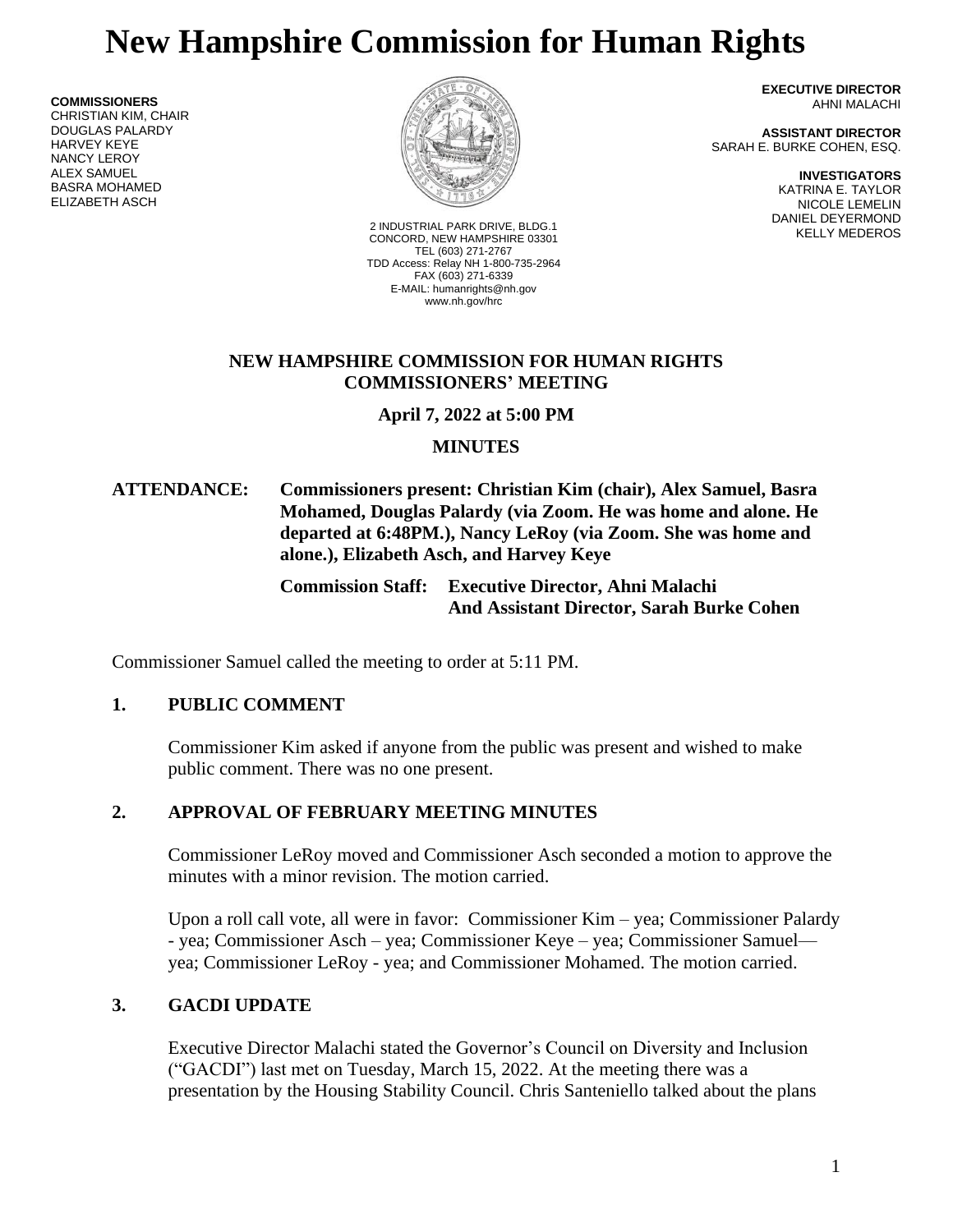and what the Council would be doing. The next meeting is scheduled for April 19, 2022. Commissioner Keye asked if the HSC reported the number of homeless in NH. Assistant Director Burke Cohen stated that the HSC is a recently started council and has spent time determining what its strategic plan looks like. Therefore, they did not have a great deal on the specifics and statistics. They are looking at working with specific homeless groups such as veterans.

#### **4. OFFICE UPDATES**

Executive Director Malachi gave a brief legislative update. SB296 is legislation that was introduced that would remove the statutory language currently allowing respondents to remove cases to court following the issuance of a probable cause decision. Executive Director Malachi stated the bill passed the NH Senate and is now in the house. The House Committee heard testimony on the bill today. Commissioner LeRoy asked why the bill was proposed. Executive Director Malachi explained that Complainants' Bar asserts that allowing respondent to remove is unfair to complainants who do not have representation. Executive Director Malachi stated she testified today, but that the Commission is neutral on this legislation. Executive Director Malachi said she presented a White Sheet to the House Committee that explained the process and showed the hearing schedule for calendar year 2021. The White Sheet showed how cases proceeded following the issuance of a probable cause finding. Executive Director Malachi also discussed that the House Committee was thinking about making an amendment that would also remove the choice of forum from the statute for complainants as well. With that suggested amendment, Executive Director Malachi will be inquiring with the EEOC to determine if such a change that would not allow complainants a choice of venue would affect the Commission's contract with the EEOC.

Later this month, the EEOC is conducting a 3-day training. The details of the training will be forthcoming. The training will be conducted virtually. Commissioner Keye asked if the Commission had information videos about the Commission for people to watch in person. Executive Director Malachi said not really. Commissioner Keye has a video of what the Commission does and will send it to Executive Director Malachi for review.

Executive Director Malachi said she has been replying to several RSA 91-A requests relative to RSA 354-A:29-34, which is the codification of language in HB2 from 2021.

Executive Director Malachi discussed the budget process, which has begun. The first part of the process is submitting your requests for additional personnel. She has requested 4 more anti-discrimination investigators, 1 trainer to give and make trainings, making the Paralegal full-time and making the secretary full-time. She has also requested the funding for the full-time Administrative Assistant and part-time Intake Coordinator be reinstated. Executive Director Malachi discussed the next steps, including what occurs when the Governor's efficiency budget is published. She also stated that several agencies and associations have stated they are willing to testify on behalf of the Commission in support of additional budgetary needs including staffing.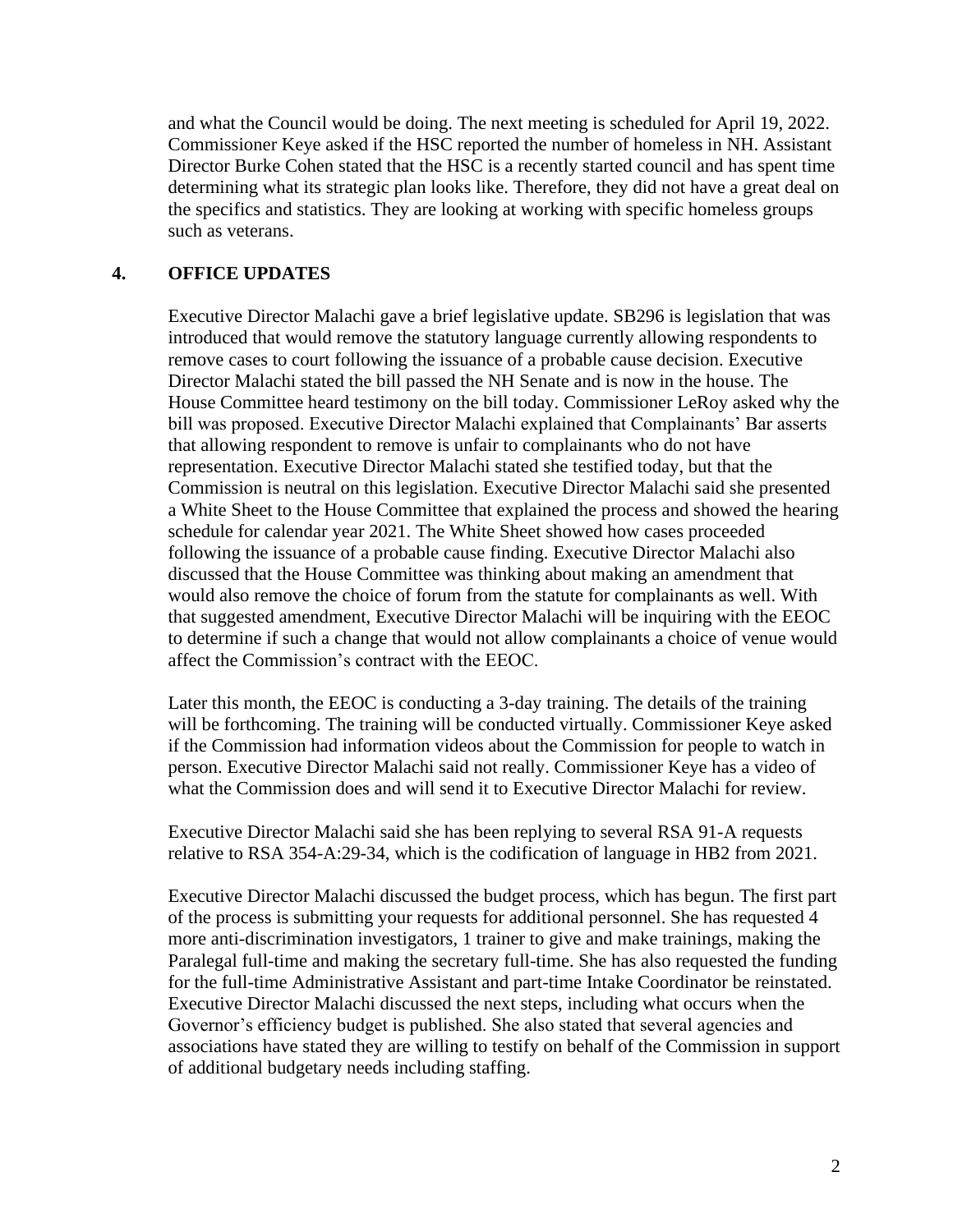Executive Director Malachi attended the Governor & Executive Council meeting on March 23, 2022. She attended to get permission to accept monies received from the EEOC. The money received from the EEOC is added to the Commission's budget and distributed as determined by the Executive Director. Executive Director Malachi stated there were no questions and the request was approved.

Commissioner Keye said that it seems many more people are looking at the Commission. He said our accomplishments should show our work. He suggested the Commission put together some sort of document that displays its accomplishments. Executive Director Malachi stated the issue could be that due to the continual change of legislators that there will be continued education. Executive Director Malachi stated during her testimony she always explains who the Commission is and what it does to ensure as many legislators as possible are getting educated about the Commission.

Commissioner Samuel asked about the budget received and if it stays with the Commission. Executive Director Malachi explained that "general fund" money is swept at the end of the fiscal year, but federal funds are not swept and can be used in the following fiscal year.

Commissioner Keye asked if there is something that actual measures how the Commission is working toward ending discrimination. Executive Director Malachi discussed how it is difficult to measure the good works being done by the Commission. She discussed how the Commission is outreaching and conducting trainings as requested. Executive Director Malachi and Assistant Director Burke Cohen conducted a training for a private employer yesterday. She discussed the importance of training and how as these trainings are conducted that more are requested and that these trainings influence how employers operate. Commissioner Keye talked about looking to get more publicity that the Commission is doing good works and in doing so is having an affect on ending discrimination. Commissioner Kim concurred with Commissioner Keye that more publicity and recognition could assist with influencing discriminatory actions and allow for more individuals to know who we are.

Executive Director Malachi talked about the presentation that Assistant Director Burke Cohen and she gave to the Employment & Labor Law Section of the NH Bar Association. She said they discussed the new process. She will also be putting this information to send to members of the NH Bar Association.

#### **5. REVIEW OF INVESTIGATOR CASE LOAD**

Assistant Director Burke Cohen discussed the investigator caseload. Assistant Director Burke Cohen stated that the federal database continues to not allow the Commission to run statistical information on the cases it has in it. Therefore, there is no report on the total number of cases pending at the Commission. She said the investigators continue to move cases through the process efficiently. In the month of March, the Commission closed more cases than it opened. Further, the Commission has made completed 63% of the EEOC Contract and contract is 50% through.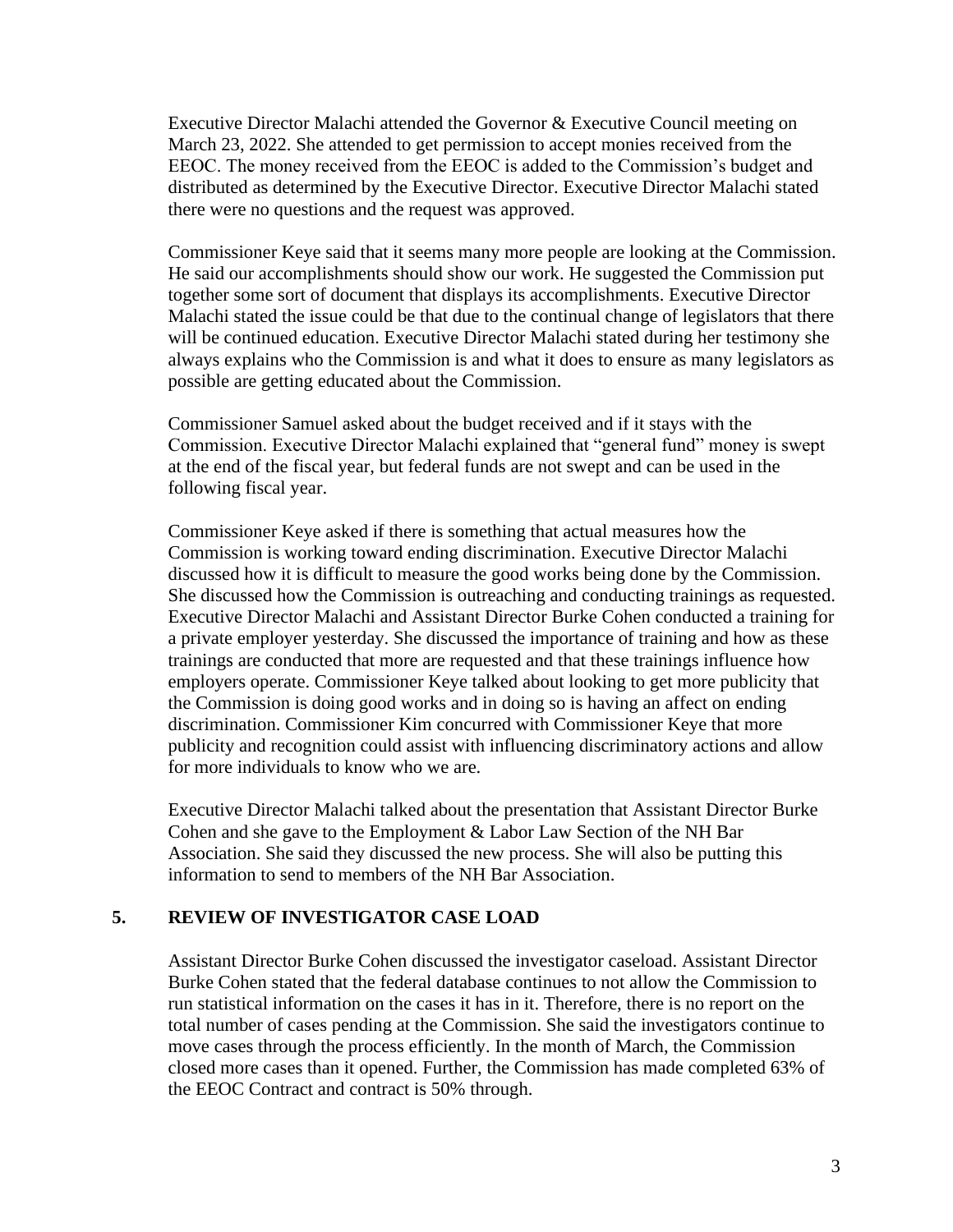Commissioner Mohamed asked if the new process was working and assisting with the investigators processing their cases. Assistant Director Burke Cohen said yes. She added that the reduction of the investigator's case load to 25 cases from 50 has allowed the investigators to have more contact with the parties on each case regularly. In addition, Assistant Director Burke Cohen said that the new report status allows for a summary of evidence, which allows for the investigators to more efficiently write reports. Executive Director Malachi stated that with the reduced case load and new process has allowed the movement of cases. The process has empowered the investigators to control their case load and offered a true sense of accomplishment as cases are closed. Further, Executive Director Malachi said that there has also been a restructuring of when reports are dropped off with the Assistant Director. The investigators now drop reports off with the Assistant Director on Mondays for review during that week. Executive Director Malachi stated this new drop off pattern allows the Assistant Director to continue with her other responsibilities and have a more specific time for reviewing.

Commissioner LeRoy expressed concern about the report format. Assistant Director Burke Cohen explained the process that the investigators reports are all reviewed by the Assistant Director before being sent to the Commissioners for review to ensure the investigator is complete and report conveys the investigation. Commissioner Asch said that all Commissioners are allowed to contact the investigators, Assistant Director and Executive Director to discuss the case or request additional information. Executive Director Malachi reiterated this and said the Commissioners are always welcomed to contact staff at the Commission. Commissioner Mohamed inquired about the review of cases. Assistant Director Burke Cohen explained that she reviews all cases prior to the cases being sent to the Commissioners. Assistant Director Burke Cohen also said that if a Motion for Reconsideration is filed on a case that this process has been changed. Following the receipt of a Motion for Reconsideration, the case is reviewed by either the Paralegal or Assistant Director to determine if there are merits to the Motion. Assistant Director Burke Cohen stated that there has been at least one occasion since this process started that a decision was partially overturned.

#### **6. HEARING SCHEDULE UPDATE**

Assistant Director Burke Cohen discussed the hearing scheduling and updated it. She stated that the hearing scheduled for July will go forward. It will be a 2-day hearing and is scheduled for July 20 and 21. Assistant Director Burke Cohen stated if SB296 pass that Executive Director Malachi and she that due to the possible volume believe SBC also discussed having 2 hearings scheduled per month to ensure cases move forward promptly. Executive Director Malachi also stated she had been discussing possible alternatives with the Attorney General's office including having an Administrative Law Judge hear cases. Commissioner Asch stated she would prefer scheduling 2 hearings per month instead of bringing in another person. It would allow the Commissioners to be more involved with the cases. Executive Director Malachi stated should SB296 be signed into law, it will most definitely impact the number of cases moving toward public hearing and possibly going to public hearing at the Commission. If SB296 is signed into law, it